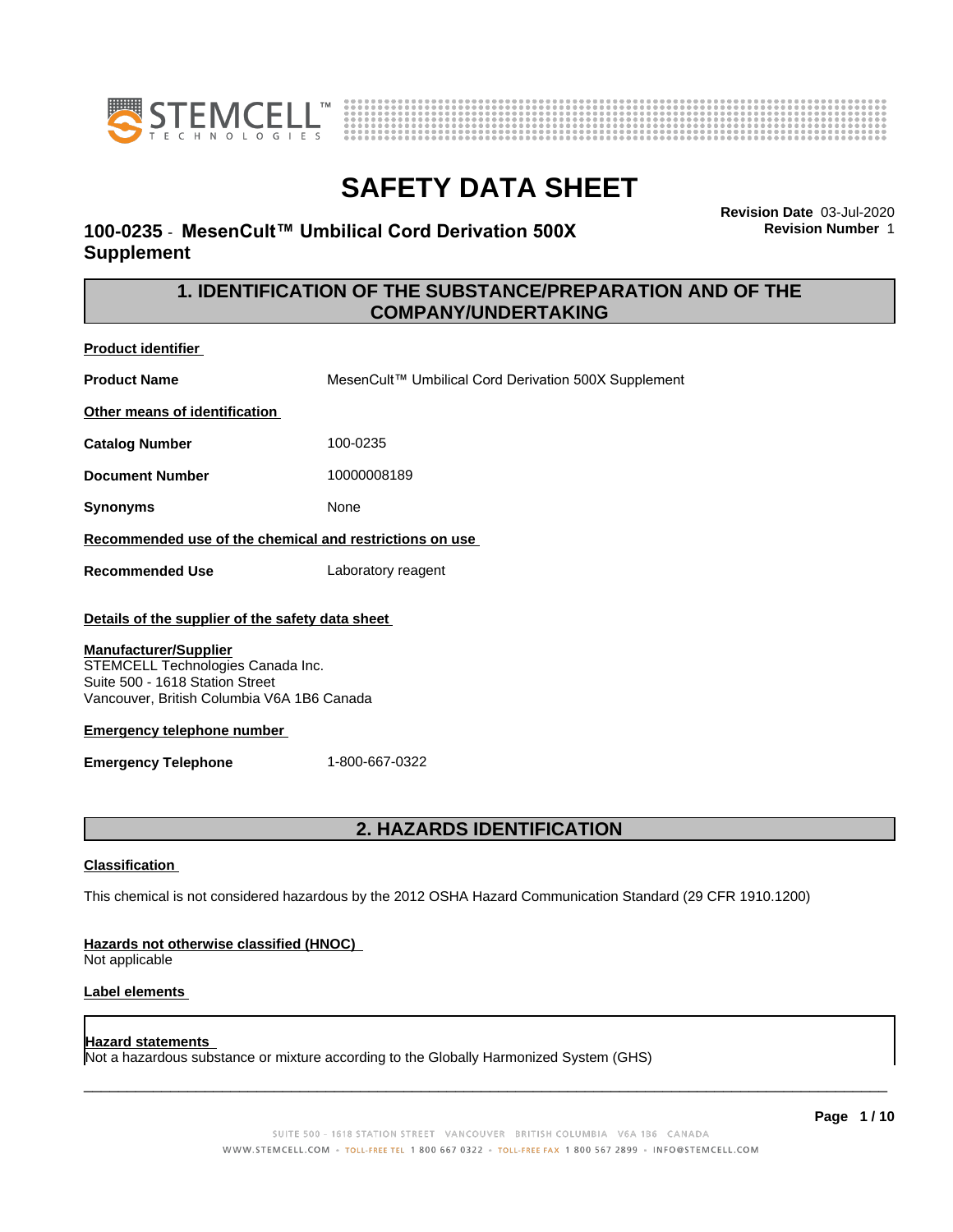



**Revision Number** 1

# \_\_\_\_\_\_\_\_\_\_\_\_\_\_\_\_\_\_\_\_\_\_\_\_\_\_\_\_\_\_\_\_\_\_\_\_\_\_\_\_\_\_\_\_\_\_\_\_\_\_\_\_\_\_\_\_\_\_\_\_\_\_\_\_\_\_\_\_\_\_\_\_\_\_\_\_\_\_\_\_\_\_\_\_\_\_\_\_\_\_\_\_\_ **Revision Date** 03-Jul-2020 **100-0235 ⋅ MesenCult™ Umbilical Cord Derivation 500X** Revision Number 1 **Supplement**

The product contains no substances which at their given concentration, are considered to be hazardous to health.

**Appearance** Clear **Physical state** Liquid **Clearing Clear in Clear** *Clear* **Clearing** *Physical state* Liquid *Physical state* Liquid *Odor No information available* 

### **Other Information**

Not applicable

#### **Unknown acute toxicity** 0 % of the mixture consists of ingredient(s) of unknown toxicity

0 % of the mixture consists of ingredient(s) of unknown acute oral toxicity

0 % of the mixture consists of ingredient(s) of unknown acute dermal toxicity

0 % of the mixture consists of ingredient(s) of unknown acute inhalation toxicity (gas)

0 % of the mixture consists of ingredient(s) of unknown acute inhalation toxicity (vapor)

0 % of the mixture consists of ingredient(s) of unknown acute inhalation toxicity (dust/mist)

### **3. COMPOSITION/INFORMATION ON INGREDIENTS**

### **Substance**

Not applicable.

### **Mixture**

Not a hazardous substance or mixture according to the Globally Harmonized System (GHS)

\*The exact percentage (concentration) of composition has been withheld as a trade secret.

### **4. FIRST AID MEASURES**

### **Description of first aid measures**

| <b>Inhalation</b>   | Remove to fresh air.                                                                                                    |
|---------------------|-------------------------------------------------------------------------------------------------------------------------|
| Eye contact         | Rinse thoroughly with plenty of water for at least 15 minutes, lifting lower and upper eyelids.<br>Consult a physician. |
| <b>Skin contact</b> | Wash skin with soap and water.                                                                                          |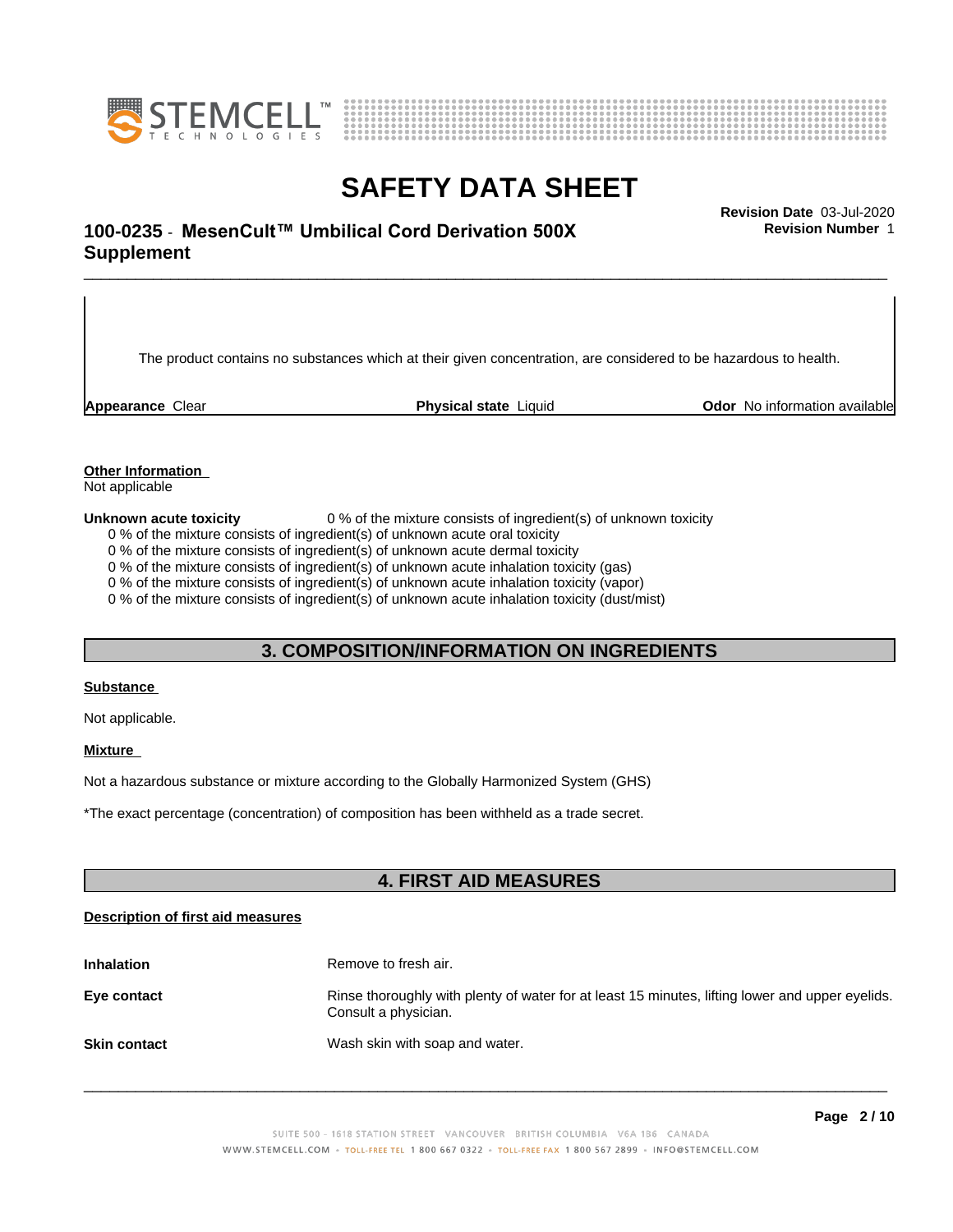



# \_\_\_\_\_\_\_\_\_\_\_\_\_\_\_\_\_\_\_\_\_\_\_\_\_\_\_\_\_\_\_\_\_\_\_\_\_\_\_\_\_\_\_\_\_\_\_\_\_\_\_\_\_\_\_\_\_\_\_\_\_\_\_\_\_\_\_\_\_\_\_\_\_\_\_\_\_\_\_\_\_\_\_\_\_\_\_\_\_\_\_\_\_ **Revision Date** 03-Jul-2020 **100-0235 ⋅ MesenCult™ Umbilical Cord Derivation 500X** Revision Number 1 **Supplement**

**Ingestion Clean mouth with water and drink afterwards plenty of water. Most important symptoms and effects, both acute and delayed Symptoms** No information available. **Indication of any immediate medical attention and special treatment needed Note to physicians** Treat symptomatically. **5. FIRE-FIGHTING MEASURES Suitable Extinguishing Media** Use extinguishing measures that are appropriate to local circumstances and the surrounding environment. **Unsuitable extinguishing media** CAUTION: Use of water spray when fighting fire may be inefficient. **Specific hazards arising from the chemical** No information available. **Explosion data Sensitivity to Mechanical Impact** None. **Sensitivity to Static Discharge** None. **Special protective equipment for fire-fighters** Firefighters should wear self-contained breathing apparatus and full firefighting turnout gear. Use personal protection equipment.**6. ACCIDENTAL RELEASE MEASURES Personal precautions, protective equipment and emergency procedures Personal precautions** Ensure adequate ventilation. **Environmental precautions Environmental precautions** See Section 12 for additional Ecological Information. **Methods and material for containment and cleaning up Methods for containment** Prevent further leakage or spillage if safe to do so.

**Methods for cleaning up** Pick up and transfer to properly labeled containers.

 $\overline{\phantom{a}}$  ,  $\overline{\phantom{a}}$  ,  $\overline{\phantom{a}}$  ,  $\overline{\phantom{a}}$  ,  $\overline{\phantom{a}}$  ,  $\overline{\phantom{a}}$  ,  $\overline{\phantom{a}}$  ,  $\overline{\phantom{a}}$  ,  $\overline{\phantom{a}}$  ,  $\overline{\phantom{a}}$  ,  $\overline{\phantom{a}}$  ,  $\overline{\phantom{a}}$  ,  $\overline{\phantom{a}}$  ,  $\overline{\phantom{a}}$  ,  $\overline{\phantom{a}}$  ,  $\overline{\phantom{a}}$ 

**Revision Number** 1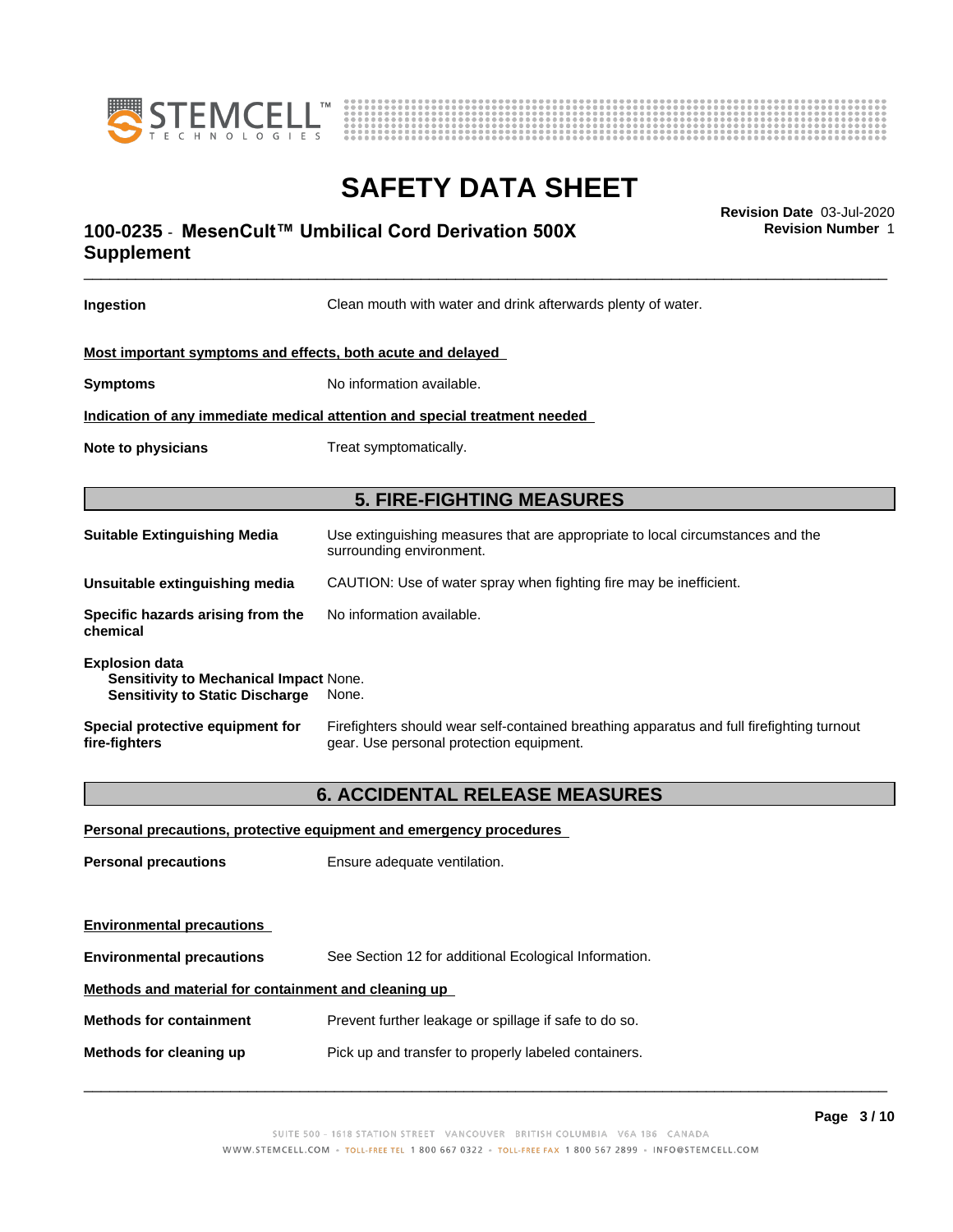



# \_\_\_\_\_\_\_\_\_\_\_\_\_\_\_\_\_\_\_\_\_\_\_\_\_\_\_\_\_\_\_\_\_\_\_\_\_\_\_\_\_\_\_\_\_\_\_\_\_\_\_\_\_\_\_\_\_\_\_\_\_\_\_\_\_\_\_\_\_\_\_\_\_\_\_\_\_\_\_\_\_\_\_\_\_\_\_\_\_\_\_\_\_ **Revision Date** 03-Jul-2020 **100-0235 ⋅ MesenCult™ Umbilical Cord Derivation 500X** Revision Number 1 **Supplement**

**Revision Number** 1

**Prevention of secondary hazards** Clean contaminated objects and areas thoroughly observing environmental regulations.

### **7. HANDLING AND STORAGE**

**Precautions for safe handling**

**Advice on safe handling** Handle in accordance with good industrial hygiene and safety practice.

**Conditions for safe storage, including any incompatibilities**

**Storage Conditions** Store in accordance with information listed on the Product Information Sheet (PIS).

### **8. EXPOSURE CONTROLS/PERSONAL PROTECTION**

#### **Control parameters**

**Exposure Limits** This product, as supplied, does not contain any hazardous materials with occupational exposure limits established by the region specific regulatory bodies.

### **Appropriate engineering controls**

| <b>Engineering controls</b> | Showers              |  |
|-----------------------------|----------------------|--|
|                             | Eyewash stations     |  |
|                             | Ventilation systems. |  |

| Individual protection measures, such as personal protective equipment |                                                                                                                                                                             |  |
|-----------------------------------------------------------------------|-----------------------------------------------------------------------------------------------------------------------------------------------------------------------------|--|
| Eye/face protection                                                   | No special protective equipment required.                                                                                                                                   |  |
| Skin and body protection                                              | No special protective equipment required.                                                                                                                                   |  |
| <b>Respiratory protection</b>                                         | No protective equipment is needed under normal use conditions. If exposure limits are<br>exceeded or irritation is experienced, ventilation and evacuation may be required. |  |

**General hygiene considerations** Handle in accordance with good industrial hygiene and safety practice.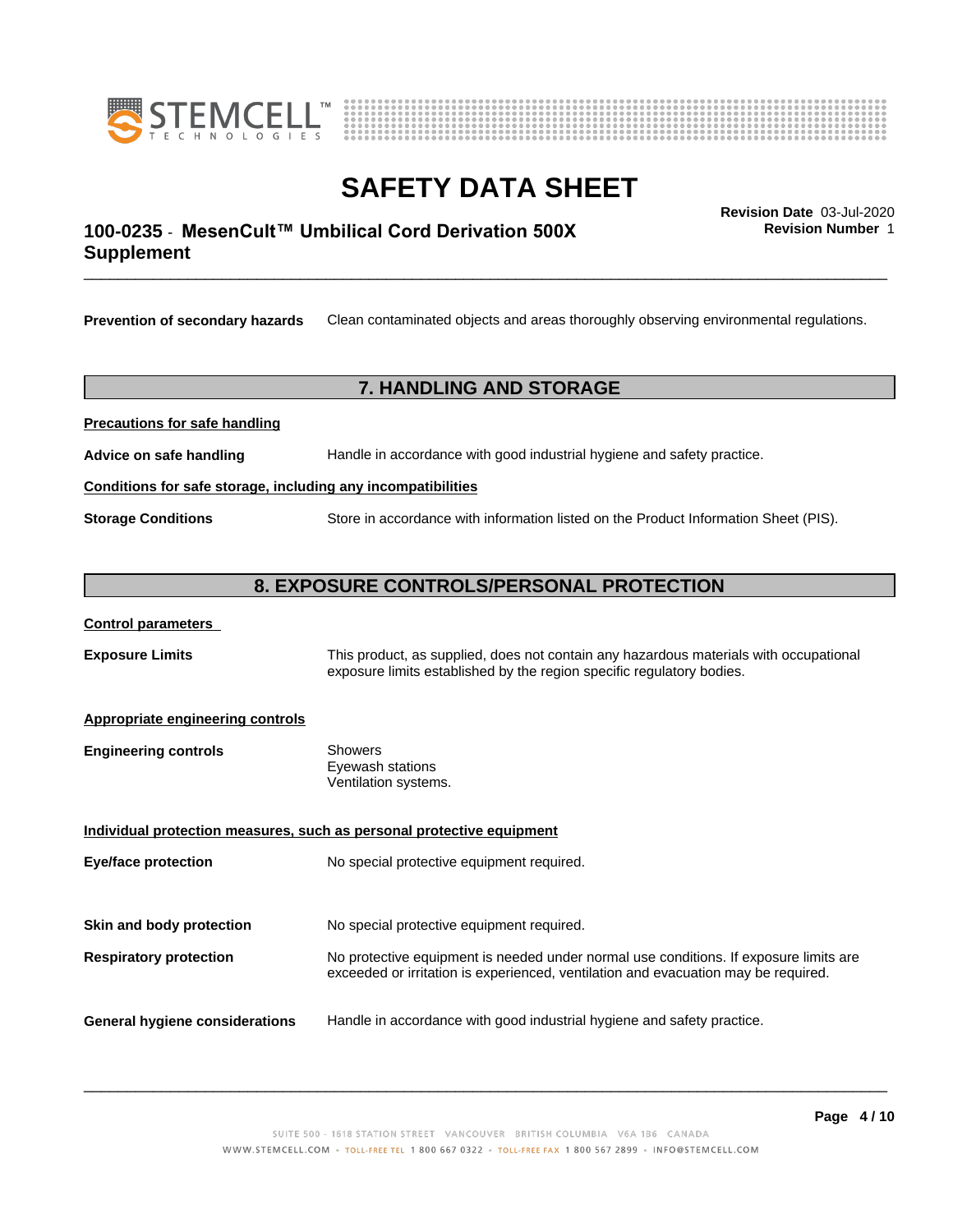



# \_\_\_\_\_\_\_\_\_\_\_\_\_\_\_\_\_\_\_\_\_\_\_\_\_\_\_\_\_\_\_\_\_\_\_\_\_\_\_\_\_\_\_\_\_\_\_\_\_\_\_\_\_\_\_\_\_\_\_\_\_\_\_\_\_\_\_\_\_\_\_\_\_\_\_\_\_\_\_\_\_\_\_\_\_\_\_\_\_\_\_\_\_ **Revision Date** 03-Jul-2020 **100-0235 ⋅ MesenCult™ Umbilical Cord Derivation 500X** Revision Number 1 **Supplement**

**Revision Number** 1

### **9. PHYSICAL AND CHEMICAL PROPERTIES**

| Information on basic physical and chemical properties |                                 |                  |  |
|-------------------------------------------------------|---------------------------------|------------------|--|
| <b>Physical state</b>                                 | Liquid                          |                  |  |
| Appearance                                            | Clear                           |                  |  |
| <b>Color</b>                                          | No information available        |                  |  |
| Odor                                                  | No information available        |                  |  |
| <b>Odor threshold</b>                                 | No information available        |                  |  |
|                                                       |                                 |                  |  |
| <b>Property</b>                                       | <b>Values</b>                   | Remarks • Method |  |
| рH                                                    | No data available               | None known       |  |
| Melting point / freezing point                        | No data available               | None known       |  |
| Boiling point / boiling range                         | No data available               | None known       |  |
| <b>Flash point</b>                                    | No data available<br>None known |                  |  |
| <b>Evaporation rate</b>                               | No data available               | None known       |  |
| Flammability (solid, gas)                             | No data available               | None known       |  |
| <b>Flammability Limit in Air</b>                      |                                 | None known       |  |
| <b>Upper flammability limit:</b>                      | No data available               |                  |  |
| Lower flammability limit:                             | No data available               |                  |  |
| Vapor pressure                                        | No data available               | None known       |  |
| <b>Vapor density</b>                                  | No data available               | None known       |  |
| <b>Relative density</b>                               | No data available               | None known       |  |
| <b>Water solubility</b>                               | No data available               | None known       |  |
| Solubility in other solvents                          | No data available               | None known       |  |
| <b>Partition coefficient</b>                          | No data available               | None known       |  |
| <b>Autoignition temperature</b>                       | No data available               | None known       |  |
| <b>Decomposition temperature</b>                      | No data available               | None known       |  |
| <b>Kinematic viscosity</b>                            | No data available               | None known       |  |
| <b>Dynamic viscosity</b>                              | No data available               | None known       |  |
| <b>Explosive properties</b>                           | No information available        |                  |  |
| <b>Oxidizing properties</b>                           | No information available        |                  |  |
|                                                       |                                 |                  |  |
| <b>Other Information</b>                              |                                 |                  |  |
| <b>Softening point</b>                                | No information available        |                  |  |
| <b>Molecular weight</b>                               | No information available        |                  |  |
| Molecular formula                                     | No information available        |                  |  |
| <b>VOC Content (%)</b>                                | No information available        |                  |  |
| <b>Liquid Density</b>                                 | No information available        |                  |  |
| <b>Bulk density</b>                                   | No information available        |                  |  |
|                                                       |                                 |                  |  |
| <b>10. STABILITY AND REACTIVITY</b>                   |                                 |                  |  |

| <b>Reactivity</b>                                                       | No information available.       |
|-------------------------------------------------------------------------|---------------------------------|
| <b>Chemical stability</b>                                               | Stable under normal conditions. |
| <b>Possibility of hazardous reactions</b> None under normal processing. |                                 |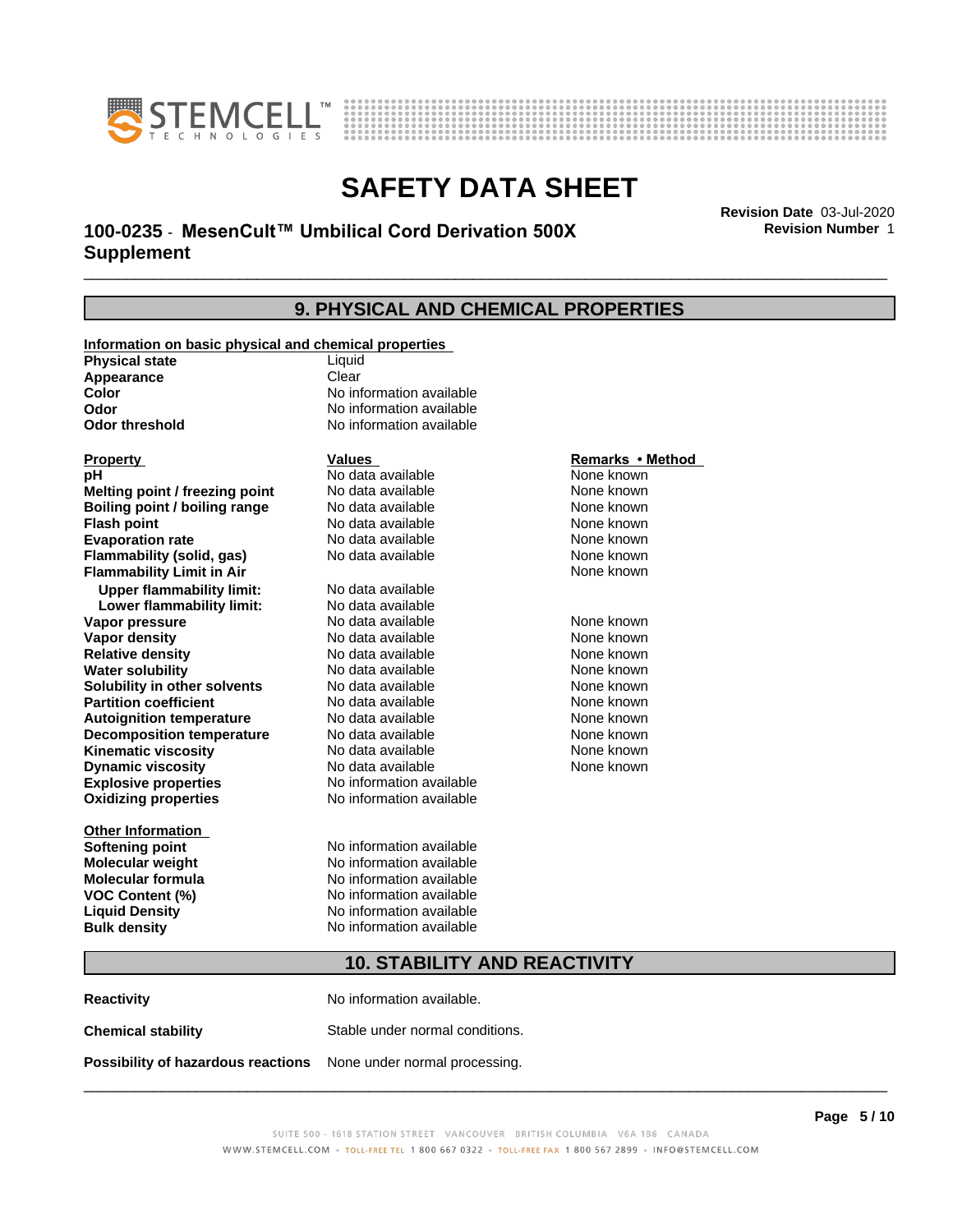



# \_\_\_\_\_\_\_\_\_\_\_\_\_\_\_\_\_\_\_\_\_\_\_\_\_\_\_\_\_\_\_\_\_\_\_\_\_\_\_\_\_\_\_\_\_\_\_\_\_\_\_\_\_\_\_\_\_\_\_\_\_\_\_\_\_\_\_\_\_\_\_\_\_\_\_\_\_\_\_\_\_\_\_\_\_\_\_\_\_\_\_\_\_ **Revision Date** 03-Jul-2020 **100-0235 ⋅ MesenCult™ Umbilical Cord Derivation 500X** Revision Number 1 **Supplement**

**Revision Number** 1

| Conditions to avoid    | None known based on information supplied. |
|------------------------|-------------------------------------------|
| Incompatible materials | None known based on information supplied. |

**Hazardous decomposition products** None known based on information supplied.

### **11. TOXICOLOGICAL INFORMATION**

### **Information on likely routes of exposure**

# **Product Information Inhalation** Specific test data for the substance or mixture is not available. **Eye contact** Specific test data for the substance or mixture is not available. **Skin contact** Specific test data for the substance or mixture is not available. **Ingestion** Specific test data for the substance or mixture is not available. **<u>Symptoms related to the physical, chemical and toxicological characteristics</u>**

**Symptoms** No information available.

**Numerical measures of toxicity**

**Acute toxicity**

**Unknown acute toxicity** 0 % of the mixture consists of ingredient(s) of unknown toxicity

0 % of the mixture consists of ingredient(s) of unknown acute oral toxicity

0 % of the mixture consists of ingredient(s) of unknown acute dermal toxicity

0 % of the mixture consists of ingredient(s) of unknown acute inhalation toxicity (gas)

0 % of the mixture consists of ingredient(s) of unknown acute inhalation toxicity (vapor)

0 % of the mixture consists of ingredient(s) of unknown acute inhalation toxicity (dust/mist)

### **Delayed and immediate effects as well as chronic effects from short and long-term exposure**

| <b>Skin corrosion/irritation</b>  | No information available. |
|-----------------------------------|---------------------------|
| Serious eye damage/eye irritation | No information available. |
| Respiratory or skin sensitization | No information available. |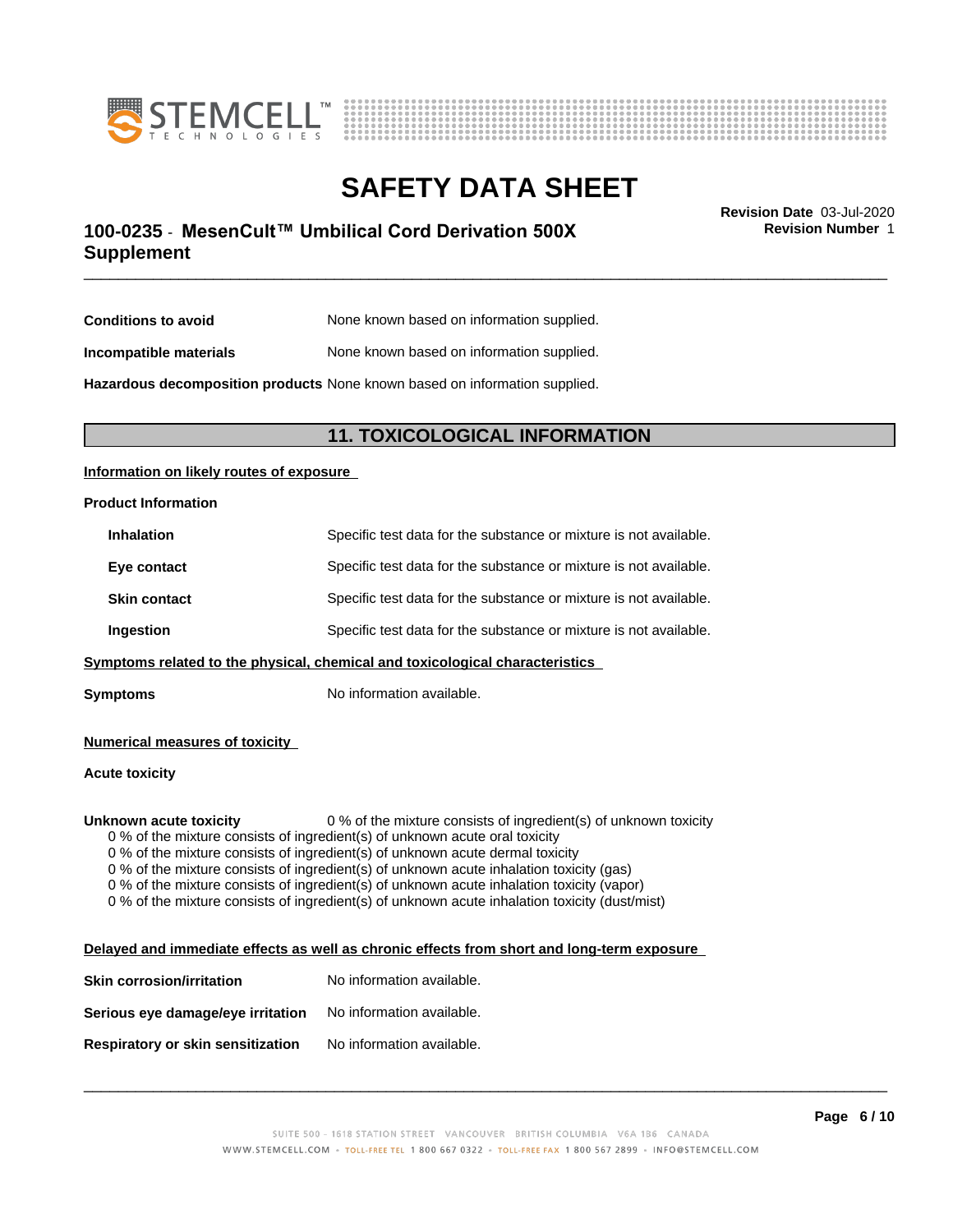



# \_\_\_\_\_\_\_\_\_\_\_\_\_\_\_\_\_\_\_\_\_\_\_\_\_\_\_\_\_\_\_\_\_\_\_\_\_\_\_\_\_\_\_\_\_\_\_\_\_\_\_\_\_\_\_\_\_\_\_\_\_\_\_\_\_\_\_\_\_\_\_\_\_\_\_\_\_\_\_\_\_\_\_\_\_\_\_\_\_\_\_\_\_ **Revision Date** 03-Jul-2020 **100-0235 ⋅ MesenCult™ Umbilical Cord Derivation 500X** Revision Number 1 **Supplement**

**Revision Number** 1

| Germ cell mutagenicity          | No information available. |
|---------------------------------|---------------------------|
| Carcinogenicity                 | No information available. |
| <b>Reproductive toxicity</b>    | No information available. |
| <b>STOT - single exposure</b>   | No information available. |
| <b>STOT - repeated exposure</b> | No information available. |
| <b>Aspiration hazard</b>        | No information available. |

### **12. ECOLOGICAL INFORMATION**

| <b>Ecotoxicity</b>            | ٠                                  |
|-------------------------------|------------------------------------|
| Persistence and degradability | No information available.          |
| <b>Bioaccumulation</b>        | There is no data for this product. |
| Other adverse effects         | No information available.          |

### **13. DISPOSAL CONSIDERATIONS**

| Waste treatment methods                |                                                                                                                    |
|----------------------------------------|--------------------------------------------------------------------------------------------------------------------|
| Waste from residues/unused<br>products | Dispose of in accordance with local regulations. Dispose of waste in accordance with<br>environmental legislation. |
| Contaminated packaging                 | Do not reuse empty containers.                                                                                     |

### **14. TRANSPORT INFORMATION**

| $\underline{\mathsf{NOT}}$ | Not regulated |
|----------------------------|---------------|
| <b>TDG</b>                 | Not regulated |
| <b>MEX</b>                 | Not regulated |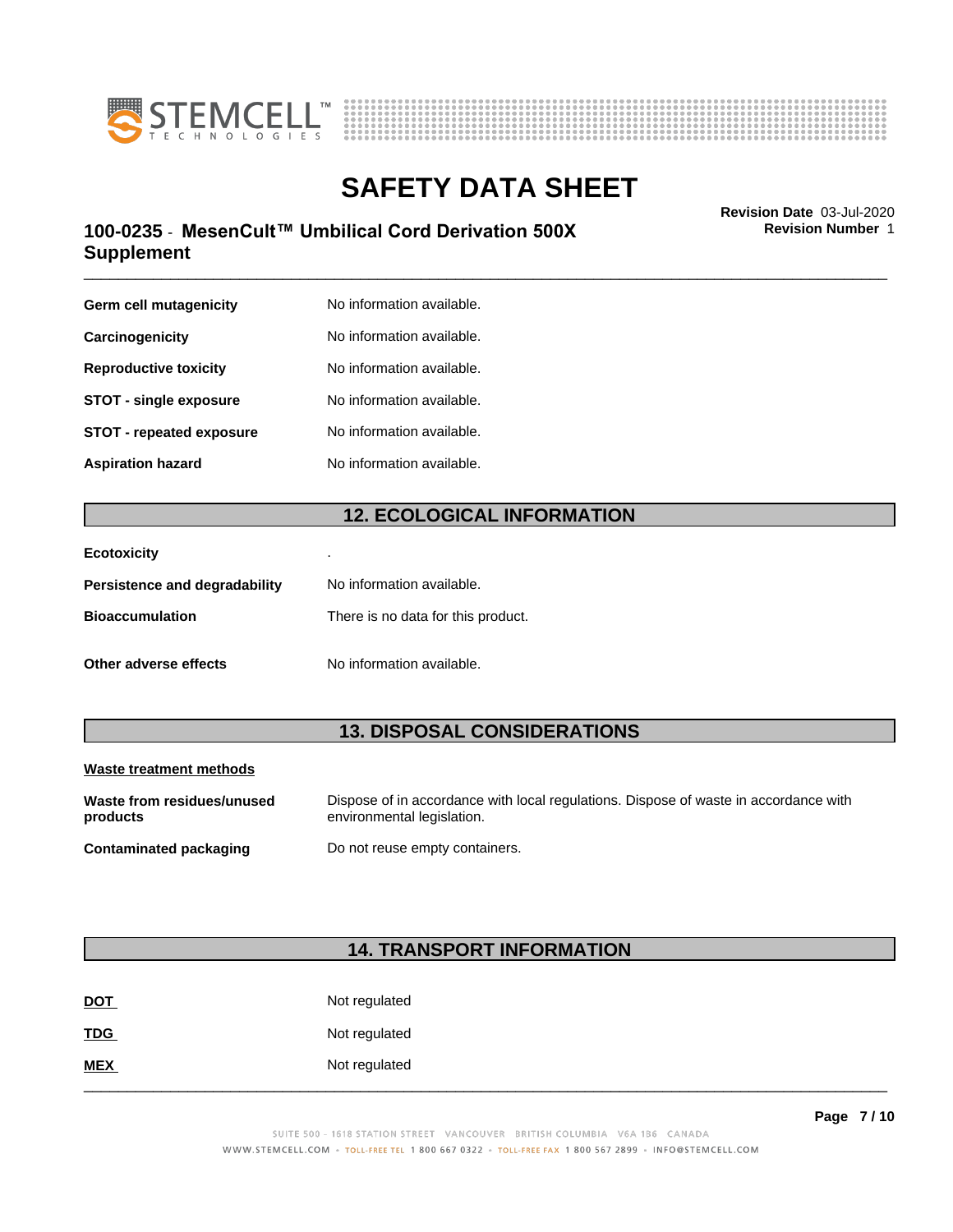



# \_\_\_\_\_\_\_\_\_\_\_\_\_\_\_\_\_\_\_\_\_\_\_\_\_\_\_\_\_\_\_\_\_\_\_\_\_\_\_\_\_\_\_\_\_\_\_\_\_\_\_\_\_\_\_\_\_\_\_\_\_\_\_\_\_\_\_\_\_\_\_\_\_\_\_\_\_\_\_\_\_\_\_\_\_\_\_\_\_\_\_\_\_ **Revision Date** 03-Jul-2020 **100-0235 ⋅ MesenCult™ Umbilical Cord Derivation 500X** Revision Number 1 **Supplement**

**ICAO** (air) Not regulated **IATA** Not regulated **IMDG** Not regulated **RID** Not regulated ADR Not regulated **ADN** Not regulated

### **15. REGULATORY INFORMATION**

| International Inventories |                 |
|---------------------------|-----------------|
| TSCA                      | Does not comply |
| <b>DSL/NDSL</b>           | Does not comply |
| <b>EINECS/ELINCS</b>      | Does not comply |
| ENCS                      | Does not comply |
| <b>IECSC</b>              | Does not comply |
| KECL                      | Does not comply |
| PICCS                     | Does not comply |
| AICS                      | Does not comply |
|                           |                 |

 **Legend:**

 **TSCA** - United States Toxic Substances Control Act Section 8(b) Inventory

 **DSL/NDSL** - Canadian Domestic Substances List/Non-Domestic Substances List

 **EINECS/ELINCS** - European Inventory of Existing Chemical Substances/European List of Notified Chemical Substances  **ENCS** - Japan Existing and New Chemical Substances

 **IECSC** - China Inventory of Existing Chemical Substances

 **KECL** - Korean Existing and Evaluated Chemical Substances

 **PICCS** - Philippines Inventory of Chemicals and Chemical Substances

 **AICS** - Australian Inventory of Chemical Substances

### **US Federal Regulations**

### **SARA 313**

Section 313 of Title III of the Superfund Amendments and Reauthorization Act of 1986 (SARA). This product does not contain any chemicals which are subject to the reporting requirements of the Act and Title 40 of the Code of Federal Regulations, Part 372.

| SARA 311/312 Hazard Categories    |    |  |
|-----------------------------------|----|--|
| Acute health hazard               | No |  |
| <b>Chronic Health Hazard</b>      | No |  |
| <b>Fire hazard</b>                | No |  |
| Sudden release of pressure hazard | No |  |
| <b>Reactive Hazard</b>            | No |  |
|                                   |    |  |

 $\overline{\phantom{a}}$  ,  $\overline{\phantom{a}}$  ,  $\overline{\phantom{a}}$  ,  $\overline{\phantom{a}}$  ,  $\overline{\phantom{a}}$  ,  $\overline{\phantom{a}}$  ,  $\overline{\phantom{a}}$  ,  $\overline{\phantom{a}}$  ,  $\overline{\phantom{a}}$  ,  $\overline{\phantom{a}}$  ,  $\overline{\phantom{a}}$  ,  $\overline{\phantom{a}}$  ,  $\overline{\phantom{a}}$  ,  $\overline{\phantom{a}}$  ,  $\overline{\phantom{a}}$  ,  $\overline{\phantom{a}}$ 

**Revision Number** 1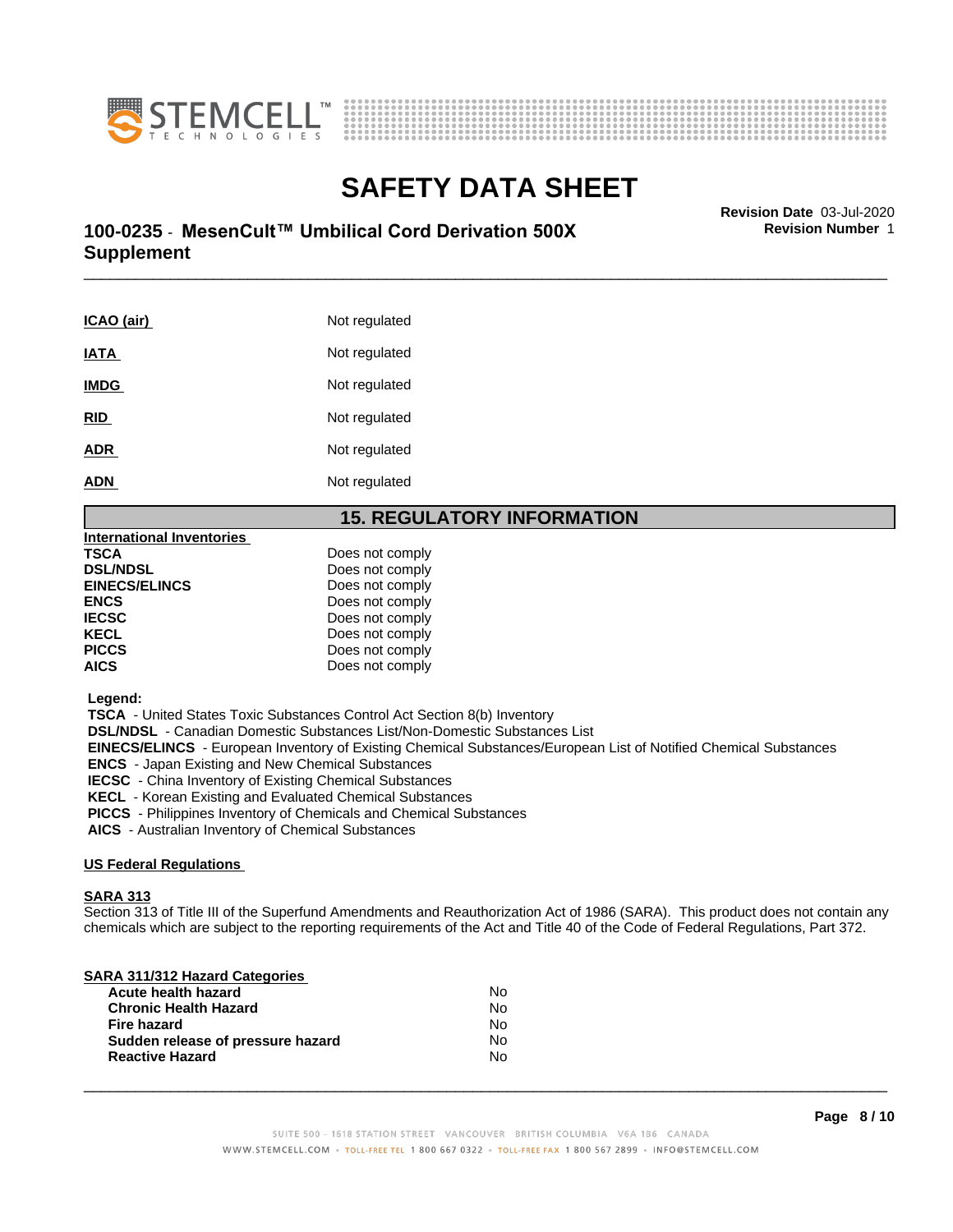



# \_\_\_\_\_\_\_\_\_\_\_\_\_\_\_\_\_\_\_\_\_\_\_\_\_\_\_\_\_\_\_\_\_\_\_\_\_\_\_\_\_\_\_\_\_\_\_\_\_\_\_\_\_\_\_\_\_\_\_\_\_\_\_\_\_\_\_\_\_\_\_\_\_\_\_\_\_\_\_\_\_\_\_\_\_\_\_\_\_\_\_\_\_ **Revision Date** 03-Jul-2020 **100-0235 ⋅ MesenCult™ Umbilical Cord Derivation 500X** Revision Number 1 **Supplement**

**Revision Number** 1

### **CWA (Clean WaterAct)**

This product does not contain any substances regulated as pollutants pursuant to the Clean Water Act (40 CFR 122.21 and 40 CFR 122.42).

### **CERCLA**

This material, as supplied, does not contain any substances regulated as hazardous substances under the Comprehensive Environmental Response Compensation and Liability Act (CERCLA) (40 CFR 302) or the Superfund Amendments and Reauthorization Act (SARA) (40 CFR 355). There may be specific reporting requirements at the local, regional, or state level pertaining to releases of this material.

#### **US State Regulations**

#### **California Proposition 65**

This product does not contain any Proposition 65 chemicals.

### **U.S. State Right-to-Know Regulations**

#### **US State Regulations**

| Chemical name            | New Jersey | Massachusetts | Pennsylvania |
|--------------------------|------------|---------------|--------------|
| Water                    |            |               |              |
| 7732-18-5                |            |               |              |
| Sodium Phosphate Dibasic |            |               |              |
| 7558-79-4                |            |               |              |

#### **U.S. EPA Label Information**

**EPA Pesticide Registration Number** Notapplicable

### **16. OTHER INFORMATION, INCLUDING DATE OF PREPARATION OF THE LAST REVISION**

**Prepared By, State Control. STEMCELL Technologies Canada Inc.** Canada Inc.

**Revision Date** 03-Jul-2020

**Revision Note** Noinformation available.

**Disclaimer**

The information provided in this Safety Data Sheet is correct to the best of our knowledge, information and belief at the date of its publication. The information given is designed only as a guidance for safe handling, use, processing, storage, transportation, disposal and release and is not to be considered a warranty or quality specification. The information relates only to the specific material designated and may not be valid for such material used in combination with any other materials or in any process, unless specified in the text. STEMCELL Technologies Inc. shall not be held liable for any